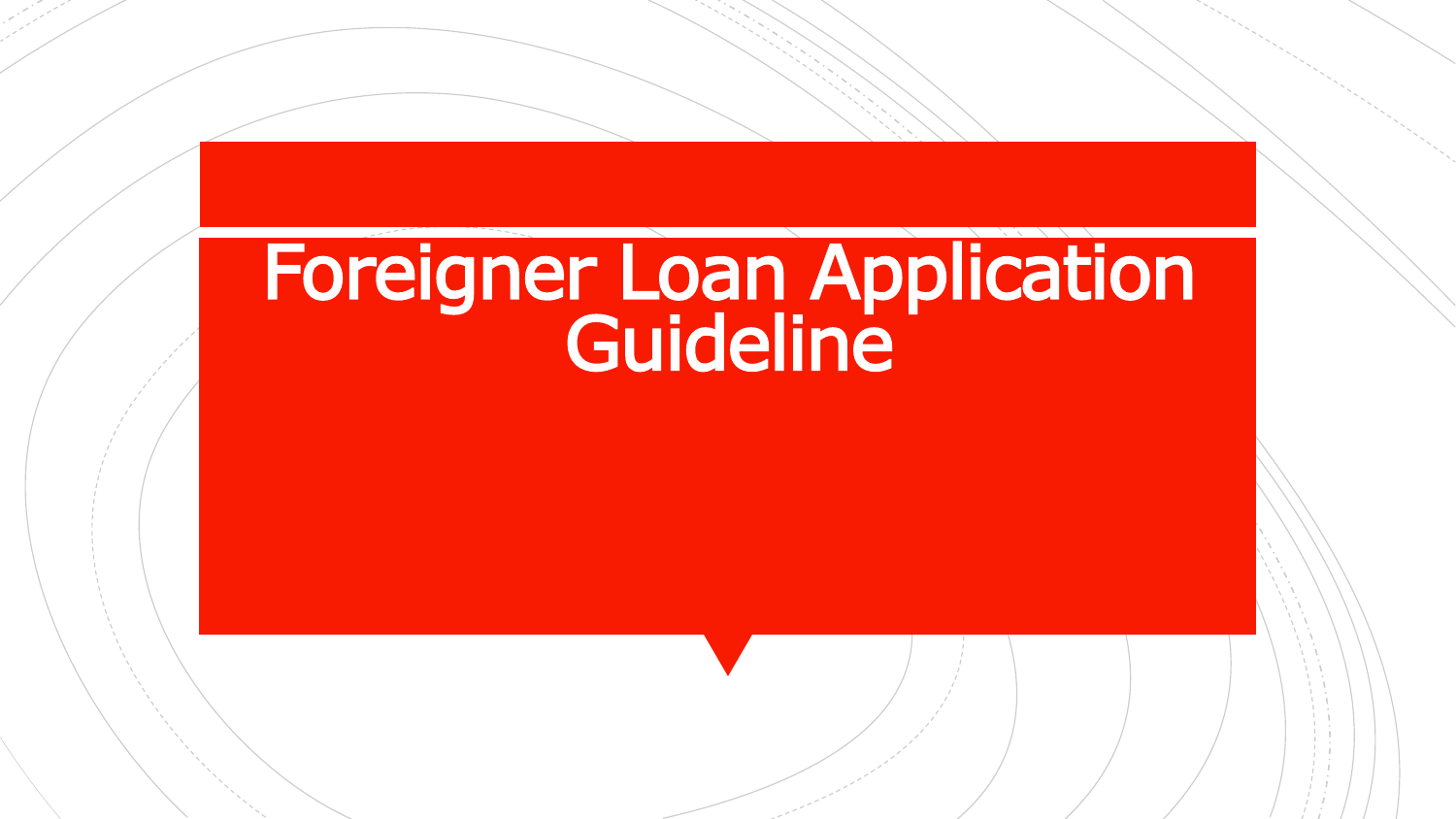## **Commercial Mortgage**

- Must purchase under Malaysia Registered Company by Malaysia Permanent Residence / MM2H/ Foreigner with valid working permit in Malaysia
	- Up to 70%
	- Up to 20 years / 65 years old

- **Pure foreigner** 
	- Up to 60% *(ex. China)*
	- Up to 20 years / 65 years old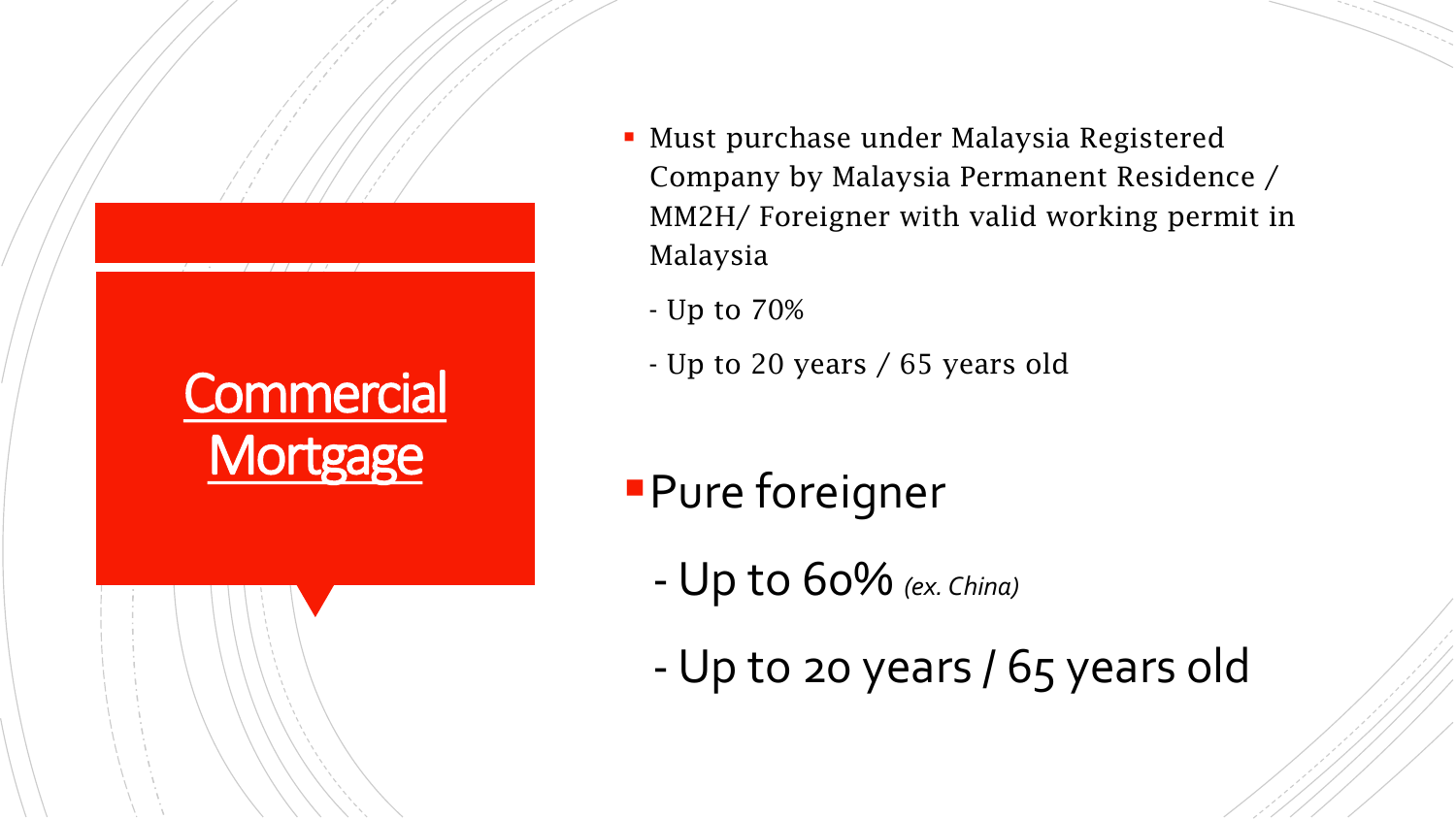

**• Malaysia Permanent Residence / MM2H / Foreigner** with valid working permit in Malaysia

 - Up to 70% subject to customer profile and origin country

- Up to 30 years / 65 years old

#### Pure foreigner

- Up to MOF 50% *(ex. China)*
- Up to 20 years / 60 years old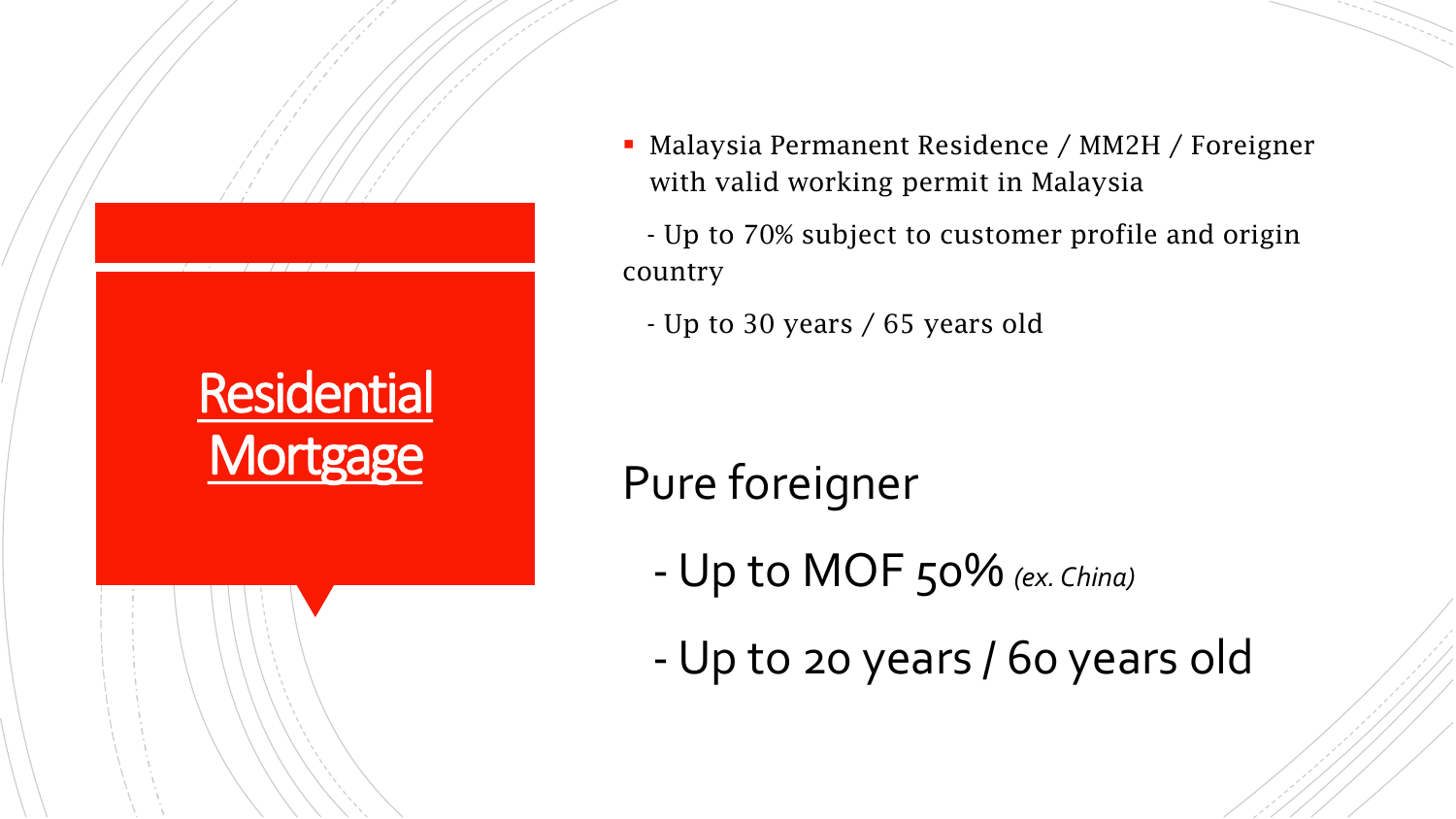# **Residential Mortgage**

- **Property price not less than RM1million in Wilayah** Persekutuan
- **Property price not less than RM2million in Selangor**
- **Property prohibited by foreigner purchase:**
- low or medium cost residential unit by state government
- property on the Malay reserved land
- property is meant for Bumiputra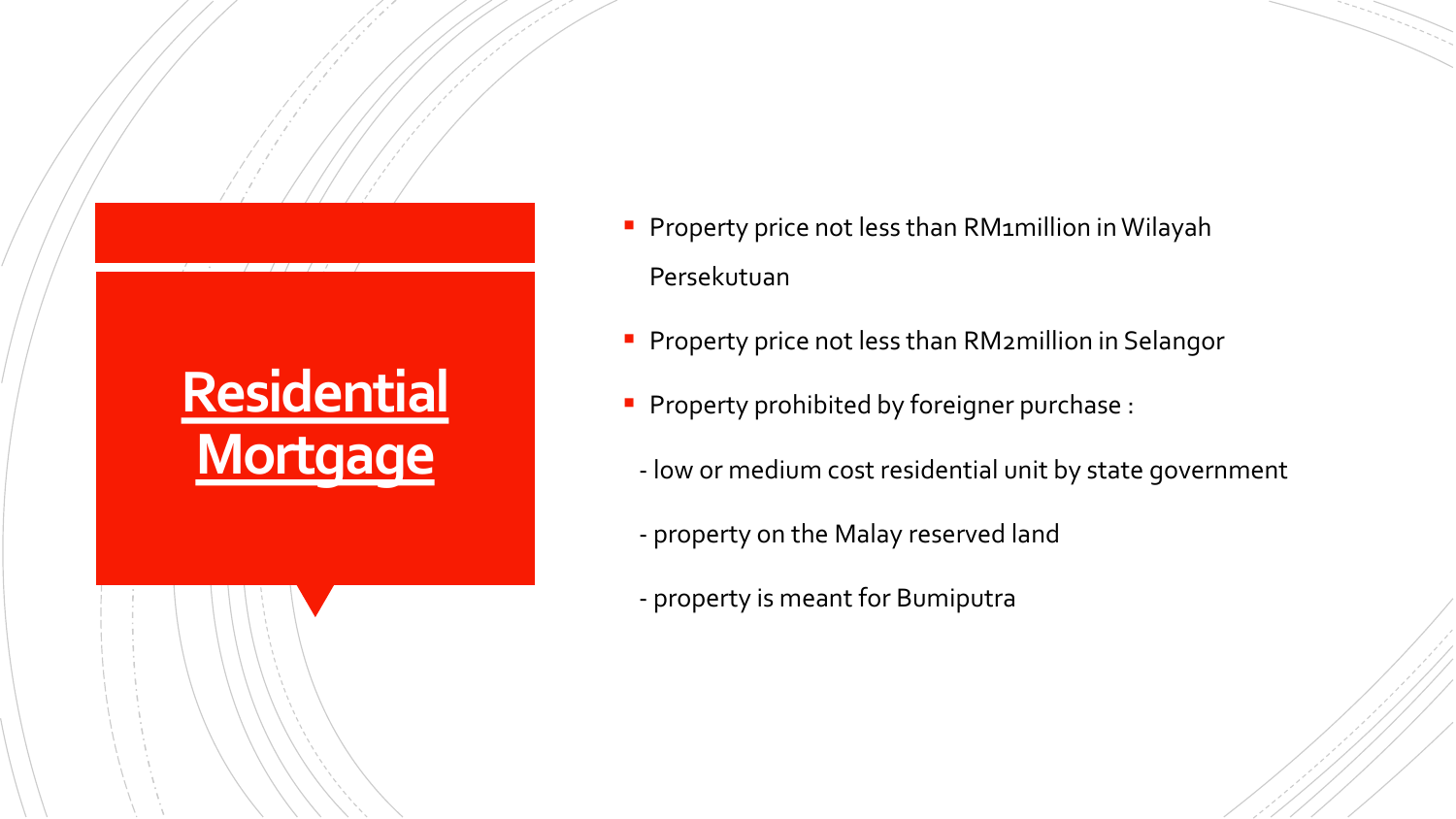## **Documents** Checklist for Loan Application

- Identity card copy (for Singaporean)
- Valid Passport copy (for other countries)
- Valid working permit
- **Home Country Credit Bureau Report**
- **Latest 2 years income tax**
- Latest Fixed deposits or shares
- **Latest net-worth confirmation by banks**
- **Employment letter confirmation from current** employer
- **Booking receipt for the property purchase**

\*If documents are stated in form of other than English language, applicants need to go to origin country's Embassy to translate the documents into English version with Embassy original sighted on the copy of the documents.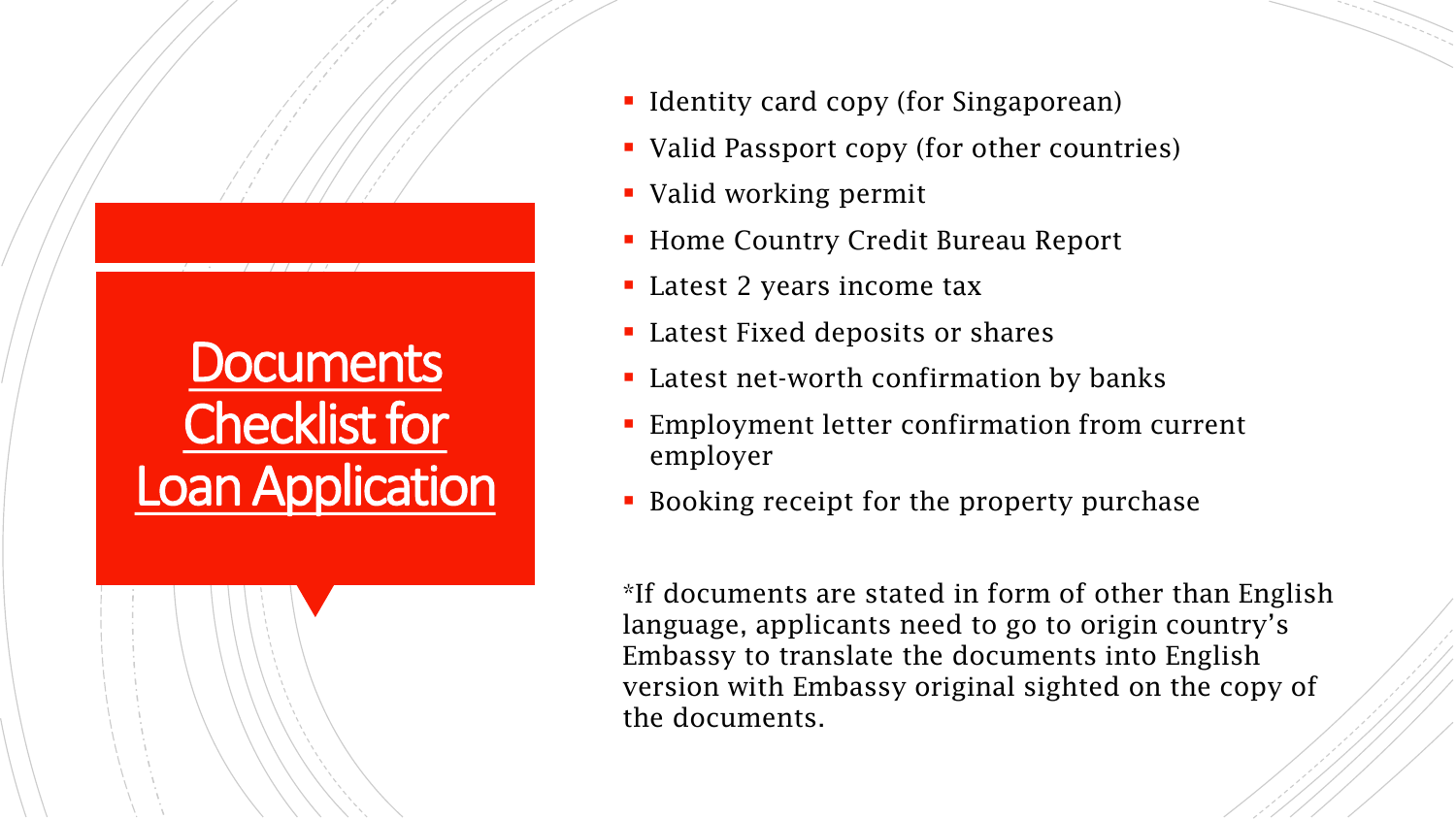## **Processing Procedure**



- After compile all the documents, allow banks to process 7 - 14 working days for the loan application
- Once approved, 1-2 working days to generate the letter offer for signing purpose
- Once bank letter offer is signed, bank will send the letter offer and letter of instruction to panel lawyer / developer assigned lawyer to handle and arrange the loan agreement for customer to sign